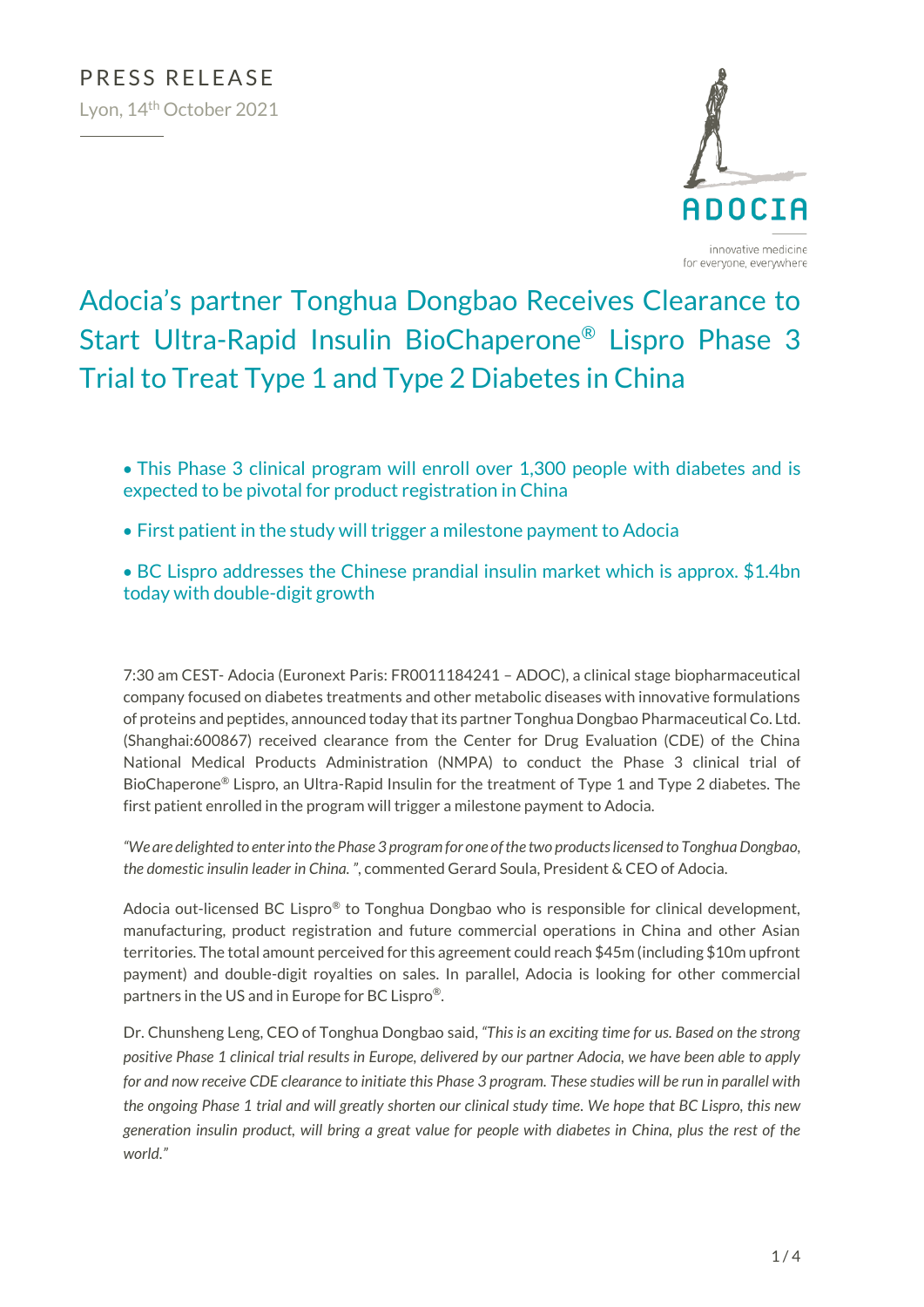Previous BC Lispro clinical studies demonstrated improved glycemic control compared to Humalog<sup>®</sup> (Eli Lilly and Company) characterized by less hyperglycemia and hypoglycemia in meal tests. Hyperglycemia and hypoglycemia are responsible for long-term complications associated with diabetes. BC Lispro has demonstrated good tolerance similar to the standard of care, Humalog and Novolog<sup>®</sup>. The primary objective of the Phase 3 program is to demonstrate the non-inferiority of BC Lispro on HbA1c reduction from baseline vs. Humalog ; the secondary objective is superiority of BC Lispro on post-prandial glycemic control.

*"I would like to warmly thank our partner Tonghua Dongbao for this fruitful collaboration, leading BC Lispro - the next generation insulin product - to Chinese people with diabetes which represent 1 in 4 in the World." said Olivier Soula, Deputy CEO of Adocia, "This is a great milestone for Adocia, proving our abilities to develop our products through latest stages together with partners and paving the way to bring this product worldwide."*

In China, the prandial market represents \$1.4bn. The fast-acting insulin market segment is the fastest growing with 16% YoY in 2019 (iQVia, May 2021).

## About BioChaperone® Lispro

BioChaperone® Lispro (BC Lispro) is an ultra-rapid prandial insulin containing insulin lispro and Adocia's proprietary technology BioChaperone®. The BioChaperone® excipient ensures a faster absorption of insulin. BC Lispro has demonstrated a faster action profile and improved performance compared to insulin analog lispro (Humalog®, Eli Lilly) and insulin analog aspart (Novolog®, Novo Nordisk), in nine Phase 1 & 2 studies in people with type 1 and type 2 diabetes, administered either by syringes or insulin pumps.

In a study using insulin pumps, BioChaperone Lispro showed a significantly faster-off effect compared to the Novo Nordisk Ultra-Rapid Insulin Fiasp® and similar ultra-rapid onset of action.

For more information on BC Lispro, visit our website: [https://www.adocia.com/products/biochaperone-ultra](https://www.adocia.com/products/biochaperone-ultra-fast-analog-insulin/)[fast-analog-insulin/](https://www.adocia.com/products/biochaperone-ultra-fast-analog-insulin/)

## About Adocia & Tonghua Dongbao partnership

Adocia's partner Tonghua Dongbao is one of leading insulin providers in Asia. Being a domestic player in diabetes innovation, Tonghua Dongbao is well positioned in the Ultra-Rapid Insulin market. Over one in four diabetic patients in the world is in China.

In 2018, Adocia and partner Tonghua Dongbao signed a strategic alliance to develop and commercialize BC Lispro in China and other Asian territories. Tonghua Dongbao also supplies insulin lispro and insulin glargine to Adocia for the worldwide market, except China. This supply allows Adocia to progress its own BC Lispro and BC Combo programs and expand its partnership opportunities. Adocia retains development rights for BC Lispro in many territories such as (but not limited to) : the USA, Europe, Japan and Latin America. BC Lispro is ready for outlicensing in these territories.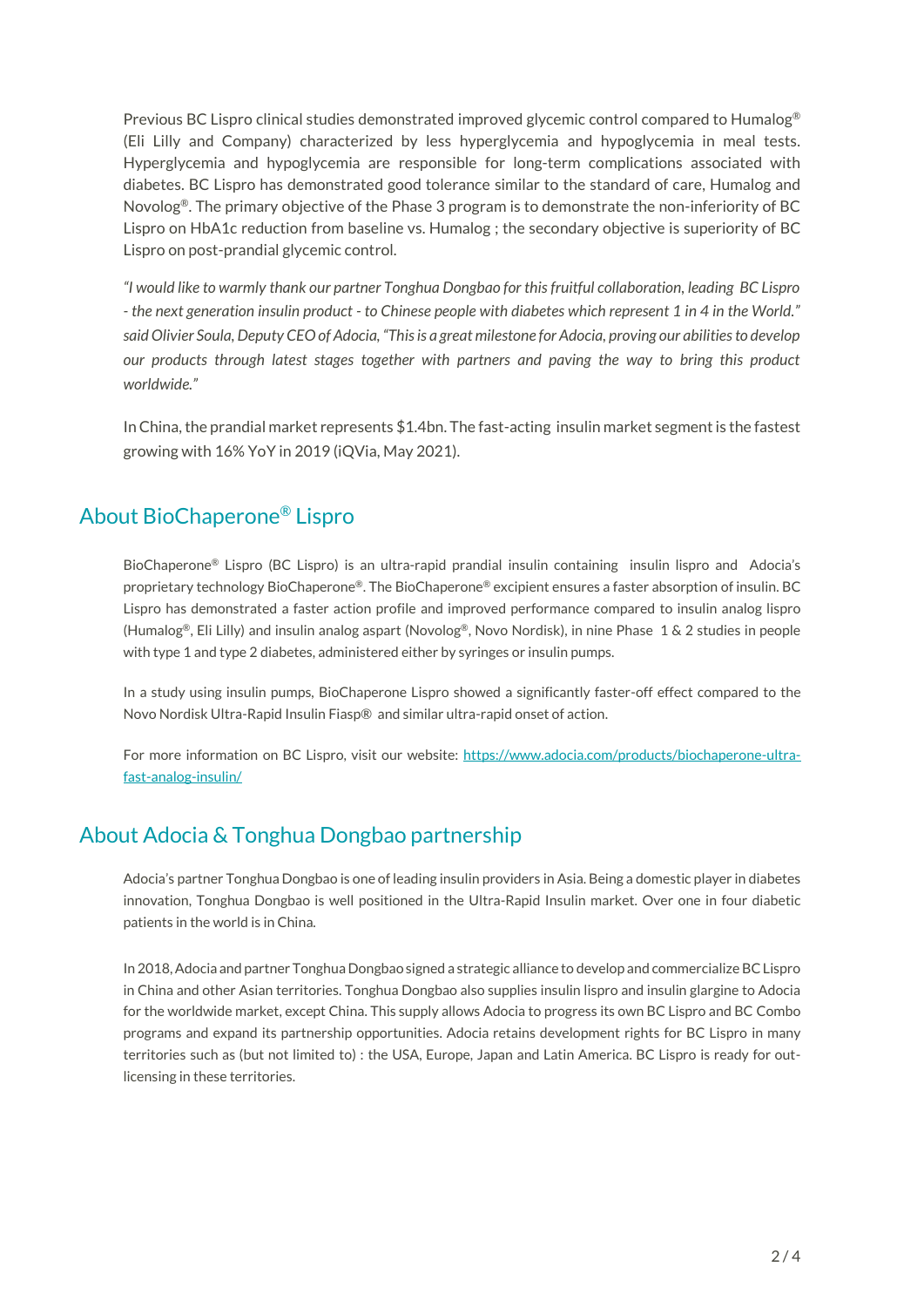### About Adocia

[Adocia](http://www.adocia.com/) is a clinical-stage biotechnology company that specializes in the development of innovative formulations of therapeutic proteins and peptides for the treatment of diabetes and metabolic diseases. In the diabetes field, Adocia's portfolio of injectable treatments is among the largest and most differentiated of the industry, featuring six clinical-stage products and several pre-clinical products. The proprietary BioChaperone® technological platform is designed to enhance the effectiveness and/or safety of therapeutic proteins while making them easier for patients to use. Adocia customizes BioChaperone® to each protein for a given application.

Adocia's clinical pipeline includes five novel insulin formulations for the treatment of diabetes: two ultra-rapid formulations of insulin analog lispro (BioChaperone® Lispro U100 and U200), a combination of basal insulin glargine and rapid acting insulin lispro (BioChaperone® Combo) and two combinations of a prandial insulin with amylin analog pramlintide (M1Pram and BioChaperone® LisPram). The clinical pipeline also includes an aqueous formulation of human glucagon (BioChaperone® Glucagon) for the treatment of hypoglycemia.

Adocia preclinical pipeline includes bi-hormonal combinations for diabetes treatment: a combination of rapid acting insulin analogs and pramlintide (BioChaperone® AsPram), a combination of insulin glargine with GLP-1 receptor agonists (BioChaperone® Glargine Liraglutide). In addition, there are two bi-hormonal products for the treatment of obesity: a combination of glucagon and exenatide (BioChaperone® GluExe) and a combination of pramlintide and exenatide (PramExe).

Adocia recently added a preclinical program to its pipeline with a cell therapy initiative focused on the development of a hydrogel scaffold for use in people with type 1 diabetes. The first patent application supporting this program has been filed.

## Contact Adocia

#### Adocia

**Gérard Soula** CEO [contactinvestisseurs@adocia.com](mailto:contactinvestisseurs@adocia.com) Ph: +33 4 72 610 610 www.adocia.com

MC Services AG Adocia Press Relations Europe **Raimund Gabriel** Managing Partner [adocia@mc-services.eu](mailto:adocia@mc-services.eu)  Ph: +49 89 210 228 0

The Ruth Group Adocia Investor Relations USA **Brett Mermelstein** Senior Account Executive [bmermelstein@theruthgroup.com](mailto:bmermelstein@theruthgroup.com) Ph.: +1 267 639 0721



European Rising Tech LABEL





## Disclaimer

This press release contains certain forward-looking statements concerning Adocia and its business. Such forward-looking statements are based on assumptions that Adocia considers as being reasonable. However, there can be no guarantee that the estimates contained in such forward-looking statements will be

context, the financial markets and the markets in which Adocia operates.

The forward-looking statements contained in this press release are also subject to risks not yet known to Adocia or not considered as material by Adocia as of this day. The occurrence